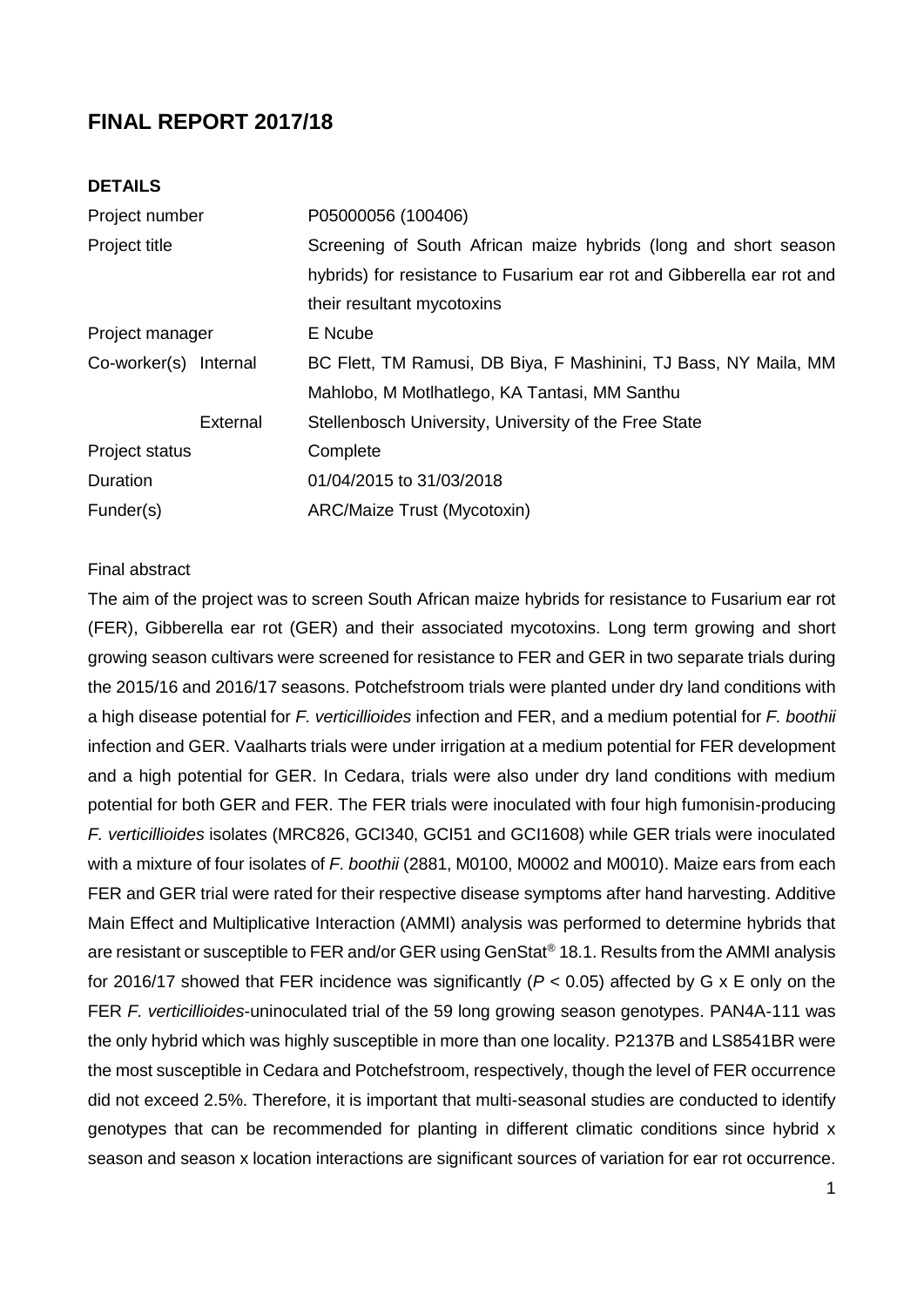Keywords: Maize, Fusarium ear rot (FER), Gibberella ear rot (GER), Genotype x Environment interactions.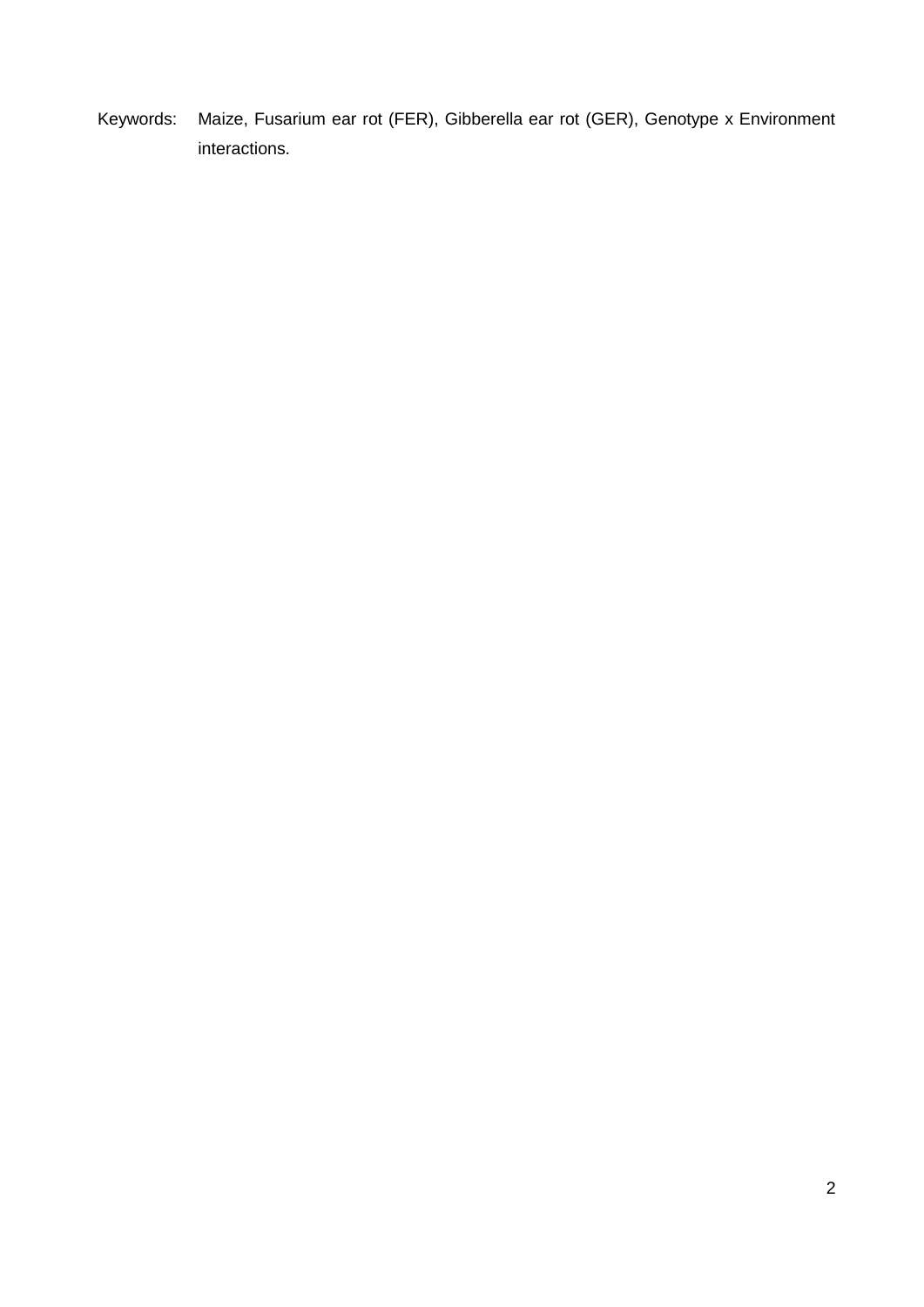## **INTRODUCTION**

Fusarium ear rot (FER) and Gibberella ear rot (GER) are major ear rot diseases associated with maize worldwide (Desjardins, 2006; Ncube *et al.*, 2011). The mycotoxins associated with FER are the fumonisins that are produced by *Fusarium verticillioides* and *F. proliferatum* in maize. In South Africa, GER is caused, exclusively, by *F. boothii*, a member of the *Fusarium graminearum* species complex (FGSC). Mycotoxins that are associated with GER are zearalenone and the type B trichothecenes [deoxynivalenol (DON) and its acetylated forms 3-acetly-deoxnivalenol (3-ADON) and 15-acetyl-deoxynivalenol (15-ADON); nivalenol (NIV) and its acetylated form 4-acetylnivalenol or fusarenone X (FX)]. Cultivar screening is a potentially important management intervention for the control of mycotoxin contamination of maize grain. Trials were planted in three localities namely, Potchefstroom, Vaalharts, and Cedara to accommodate different disease potentials and geographic spread rather than having too many localities that would have required more funding. Separate FER and GER trials were planted. FER trials were artificially inoculated with four high fumonisin-producing *Fusarium verticillioides* isolates mixed in equal proportions. GER trials were artificially inoculated with a mixture of four isolates of *F. boothii*. Maize ears from each FER and GER trial were rated for their respective disease symptoms upon harvest.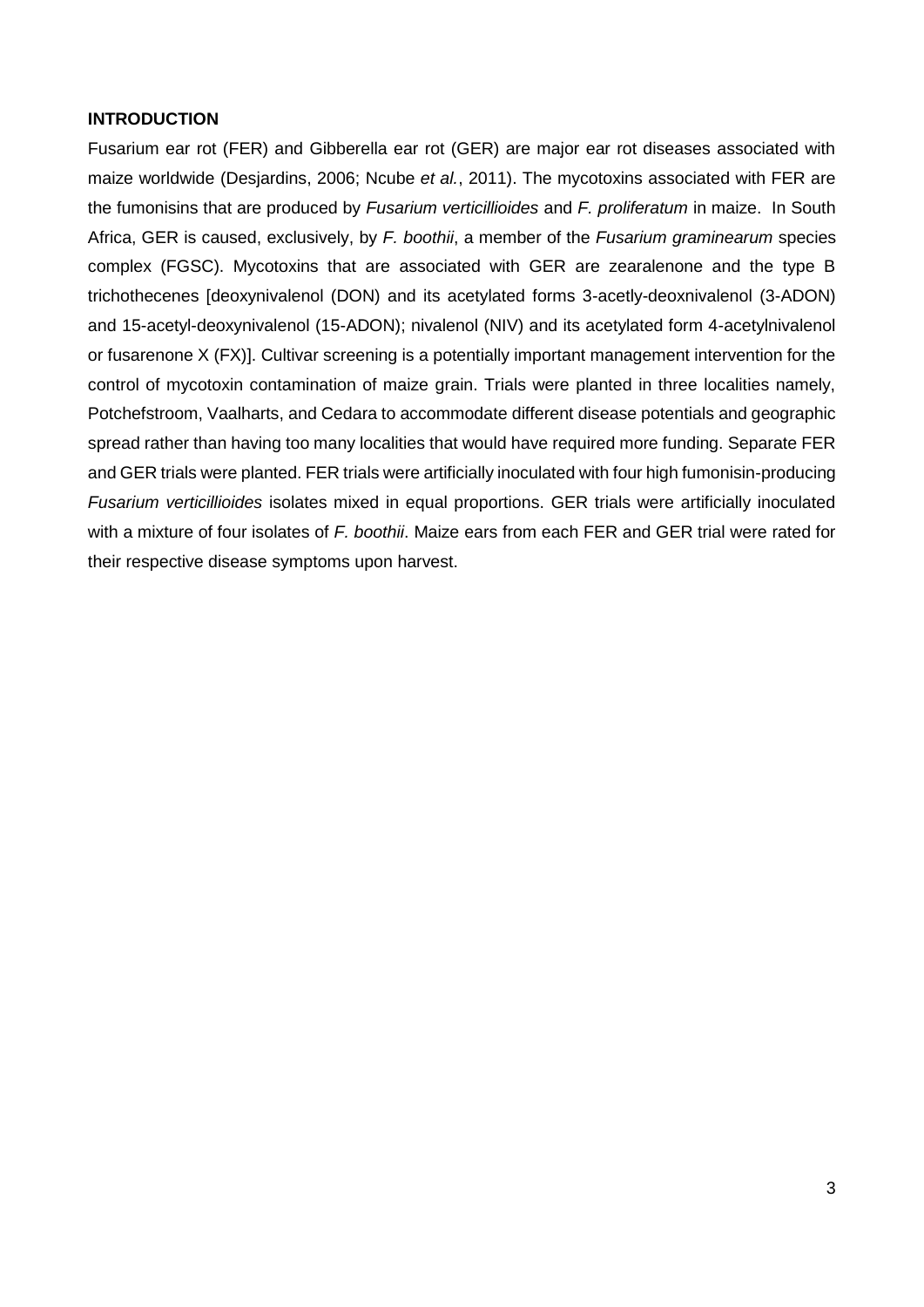#### **MATERIALS AND METHODS**

#### *Maize hybrids and planting of trials*

Trials were planted in three localities namely: Potchefstroom, Vaalharts, and Cedara to accommodate different disease potentials and geographic spread. Long term growing season cultivars and short growing season cultivars (Appendix A) were screened in 2015/16 and 2016/17 season for resistance to FER and GER in two separate trials. These cultivars were the most commonly planted and available hybrids produced and marketed by different local seed companies. The maize cultivars were supplied by seed companies and made up into packages for experimental purposes at the ARC-GCI. Long and short season trials were planted separately to coordinate flowering dates and inoculations. The short season hybrids were planted 10-14 days earlier than the long season hybrids. There was a separate trial to screen for FER and for GER since these are two separate studies, therefore at each locality there were four trials that were planted per season [two Long term hybrids (FER and GER trials) and two Short season hybrids (FER and GER trials)]. The trials were repeated over two seasons (2015/16 and 2016/17 growing seasons). The trials were planted in a randomised complete block design and treatments replicated three times. Noninoculated rows were planted next to the inoculated rows, and each row was 10 metres long. The trials were planted as provided in the plan for cultivar evaluations by the Cultivar Evaluation Program of the ARC-GCI. Soil samples were collected and analysed at the ARC-Institute of Industrial Crops Soil Analysis Laboratory in Rustenburg, South Africa to determine the quantity of fertiliser that needed to be applied in each season. Pre-emergence (S-metolachlor) and post-emergence (thiadiazine) herbicides were applied for weed control according to the manufacturer's instructions.

#### *FER and GER inoculum preparation and inoculation*

FER trials were artificially inoculated with four high fumonisin-producing *F. verticillioides* isolates (MRC826, GCI340, GCI51 and GCI1608, the last three are maintained at the ARC-GC culture bank). These isolates were then mixed in equal proportions to make up the inoculum. This cuts out variation due to possible selective reactions to a single isolate at specific localities. GER trials were artificially inoculated with a mixture of four isolates of *F. boothii* (2881, M0100, M0002 and M0010)*,* these were provided by the Plant Pathology Department at Stellenbosch University. Pathogen selection was based on the locality where it was isolated and high level of mycotoxin production. The FER and GER inoculants were prepared, each isolate separately, in sterile Armstrong *Fusarium* medium (Booth, 1971). The concentration of the spore suspension was determined under a microscope using a Fuchs Rosenthal haemocytometer and diluted into the final  $2 \times 10^6$  spores mL<sup>-1</sup>. Tween 20 surfactant (polyoxyethylene 20-sorbitan monolaurate) was added to the spore suspension at a rate of 30 µL per litre to minimise clumping of spores. Isolates were mixed in equal proportion to develop the inoculum suspensions for both FER and GER. Maize ears were inoculated with FER and GER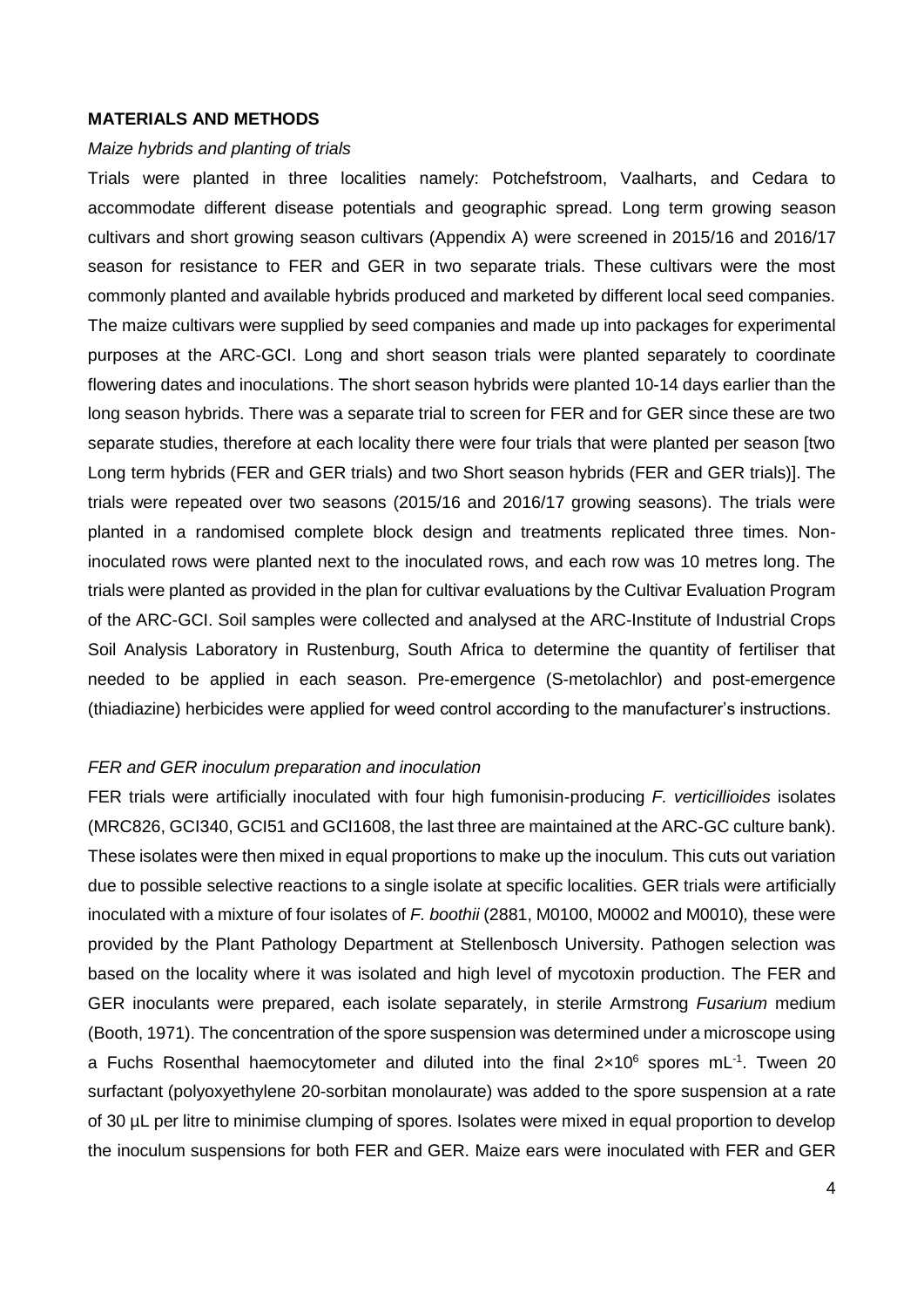pathogens by injecting 2 mL of each conidial spore suspension into the silk channel of each primary ear at the blister (R2) growth stage, as described by Small *et al*. (2012).

# *FER and GER ratings*

FER and GER symptoms were visually rated on each ear and expressed as a percentage upon harvest (Ennerson and Hunter, 1980).

# *Statistical analysis*

Additive Main Effect and Multiplicative Interaction (AMMI) analysis was performed to identify hybrids that are resistant or susceptible to FER and/or GER using GenStat<sup>®</sup> 18.1 (VSN, International, Hemel Hempstead, UK). The AMMI is a unified approach that fits the additive main effects of genotypes and environments by the usual analysis of variance and describes the non-additive parts by principal analysis fitted to the AMMI model. The AMMI is particularly effective in indicating adaptive responses, it displays genotype (G) main effects, environment (E) main effects, and genotype x environment (GE) interaction effects (Van der Merwe *et al*., 2013).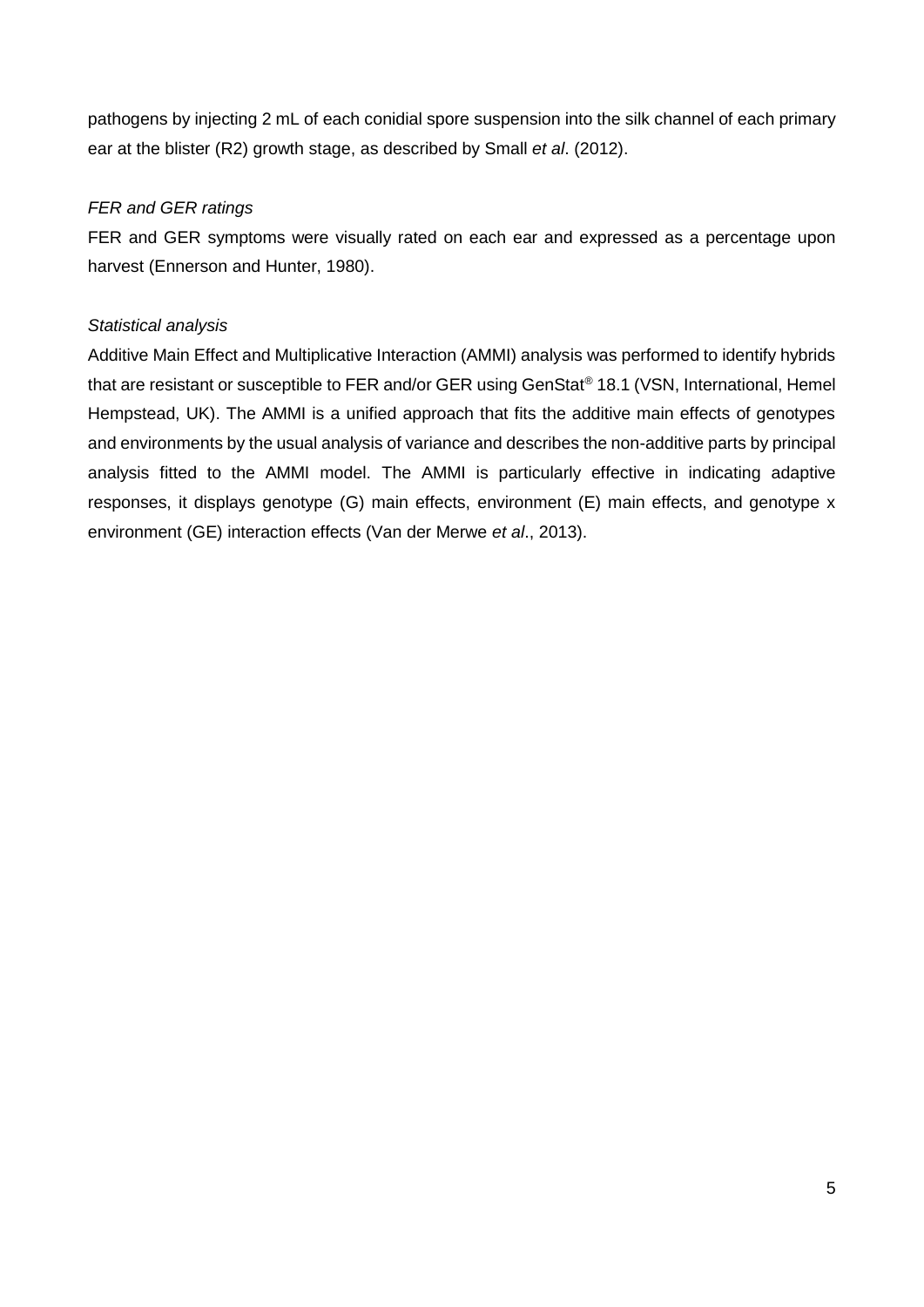## **RESULTS**

## **Additive main effects and multiplicative interaction (AMMI) analysis**

The AMMI ANOVA for Fusarium ear rot (Table 1) of the FER *F. verticillioides*-uninoculated trial of 59 long growing season genotypes was tested in three environments, namely Cedara, Potchefstroom and Vaalharts in 2016/17. The analysis indicated that FER incidence was significantly (*P* < 0.05) affected by Genotype x Environment (Table 1). However, there was no significant (*P* > 0.05) G x E interaction for FER (inoculated) long growing season hybrids, GER (inoculated) long growing season hybrids, GER (uninoculated) long growing season hybrids, FER (inoculated) short growing season hybrids, FER (uninoculated) short growing season hybrids, GER (inoculated) short growing season hybrids, GER (uninoculated) short growing season hybrids. Data for the 2015/16 season could not be obtained due to a severe rodent infestation and damage at storage.

### **AMMI biplot-1 analysis**

The AMMI biplot-1 analysis showed an association between the first interaction principal component axis (IPCA 1) and the means of genotype x environment (Fig. 1). Genotypes located in quadrant B and D of the biplot-1 had average FER that was higher than the grand mean of 0.38% FER whereas genotypes in quadrant A and C had average FER that were lower than the grand mean. Genotypes or environments with large IPCA 1 scores (either positive or negative) had high interactions while those with scores close to zero had low interactions and are considered stable. The genotypes falling close to the point of origin of the multiplicative axis (IPCA 1) had lower interaction with most of the environments and were therefore stable. Genotypes located beyond -1 and +1 showed a high interactive behaviour with the environments close to them and were unstable. These included G56 (P1659W), G58 (PAN5R-785BR) and G12 (P2137B).

Environments with IPCA 1 scores close to zero such as Vaalharts had little interaction with genotypes and had low discrimination of genotypes whereas Potchefstroom and Cedara with IPCA 1 scores beyond ±1 discriminated genotypes more effectively.

### **AMMI biplot-2 analysis**

The AMMI biplot-2 analysis was plotted using IPCA 1 and IPCA 2 scores for genotypes and environments (Fig. 2). The AMMI biplot-2 indicated which cultivar was suitable in which environment. The AMMI biplot-2 showed that G12 (P2137B), G43 (LS8541BR) and G28 (P1745R) were furthest from origin and expressed a highly interactive behaviour (positive or negative) with specific environments.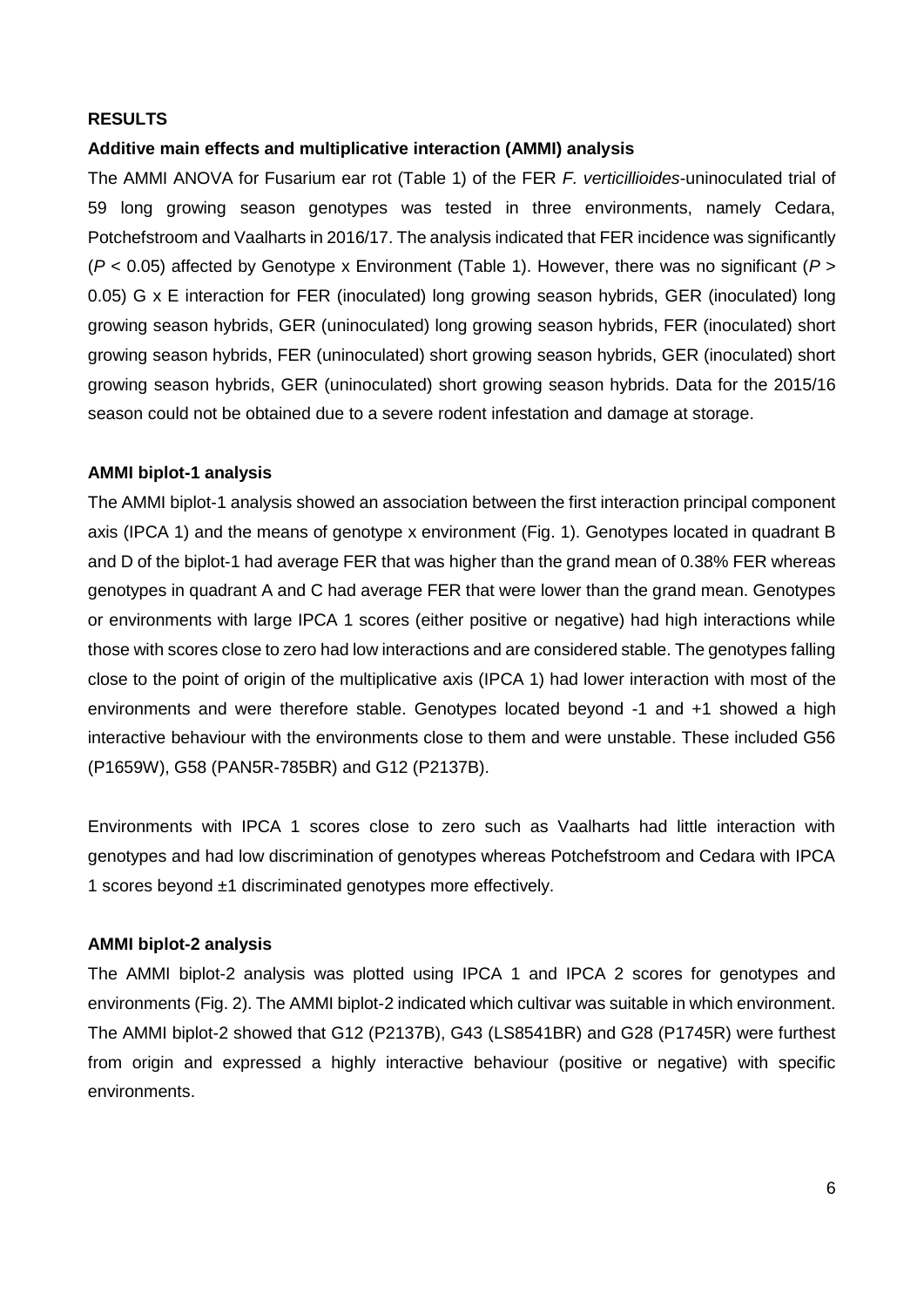The top five cultivars that were highly susceptible to FER in Cedara were G12 (P2137B), G56 (P1659W), G59 (P2880WYR), G50 (US9777) and G32 (IMP53-49B) whereas G43 (LS8541BR), G39 (DKC78-79BR), G48 (DKC76-61B), G36 (DKC78-45BRGEN), G49 (PAN4A-111) were highly susceptible to FER in Potchefstroom. G28 (P1745R), G57 (DKC77-77BR), G49 (PAN4A-111), G26 (BG3292) and G14 (PAN5A-182) were highly susceptible in Vaalharts. However, most cultivars were less susceptible to FER and the incidence of FER did not exceed the grand mean 0.38%.

Mycotoxin analysis and the quantification of mycotoxin-producing fungal species could not be completed on time due to more time taken milling 2880 samples. Milling has however been completed.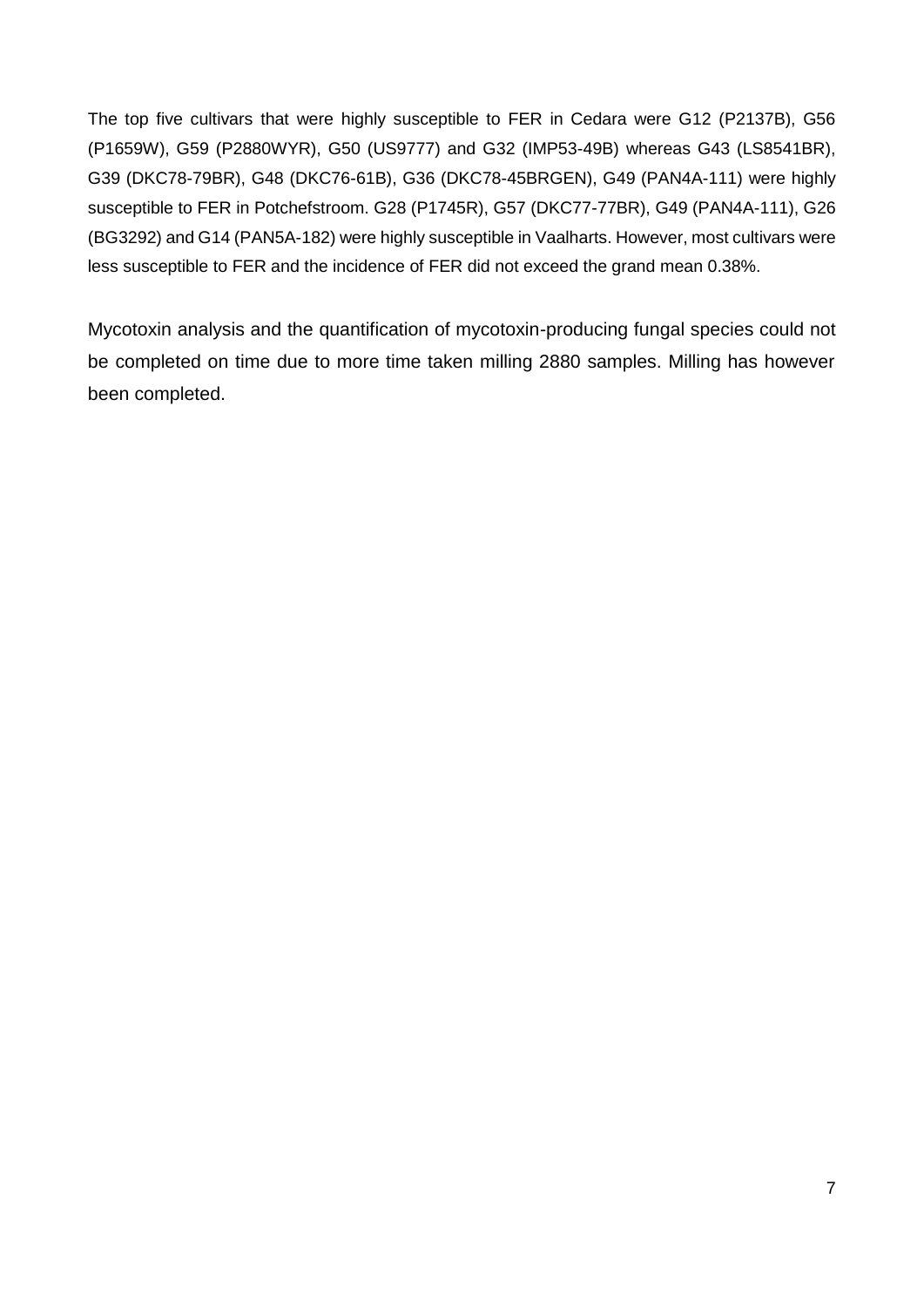## **DISCUSSION**

The significant Genotype x Environment interaction for FER in the FER *F. verticillioides*-uninoculated long season hybrids indicated that hybrids showed specific and wide adaptation to environments. PAN4A-111 was the only hybrid that was found to be highly susceptible in two localities namely Potchefstroom and Vaalharts. P2137B and LS8541BR were the most susceptible hybrids, with P2137B highly susceptible in Cedara while LS8541BR was highly susceptible in Potchefstroom though the level of FER occurrence did not exceed 2.5%. Hybrids that are resistant to FER (those with FER incidence of less than 0.38%) could form the core around which other Integrated Disease Management strategies, such as breeding for resistance, can be centred in order to reduce both Fusarium ear rot and Gibberella ear rot. Vaalharts was the most stable of the three environments indicating that it can be used to discriminate between stable and unstable hybrids. This is possibly due to high moisture availability in Vaalharts from irrigation. It has been reported that hybrids grown outside their range of adaptation are more susceptible to *F. verticillioides* infection and concomitant fumonisin production (Shelby *et al*., 1994; Miller, 2001). However, hybrid x season and season x location interactions are significant sources of variation for FER (Venturini *et al*., 2015). It is therefore important that multi-seasonal studies be conducted to identify genotypes that can be recommended for planting in different climatic conditions (Chimonyo *et al*., 2014). Elite maize cultivars should be adapted to specific as well as broad environments in order to have sustained disease resistance. The occurrence of disease in plants is a function of the host genotype, environment and pathogen; therefore, the study of G x E interactions is essential in identifying the suitability of maize cultivars in diverse environments.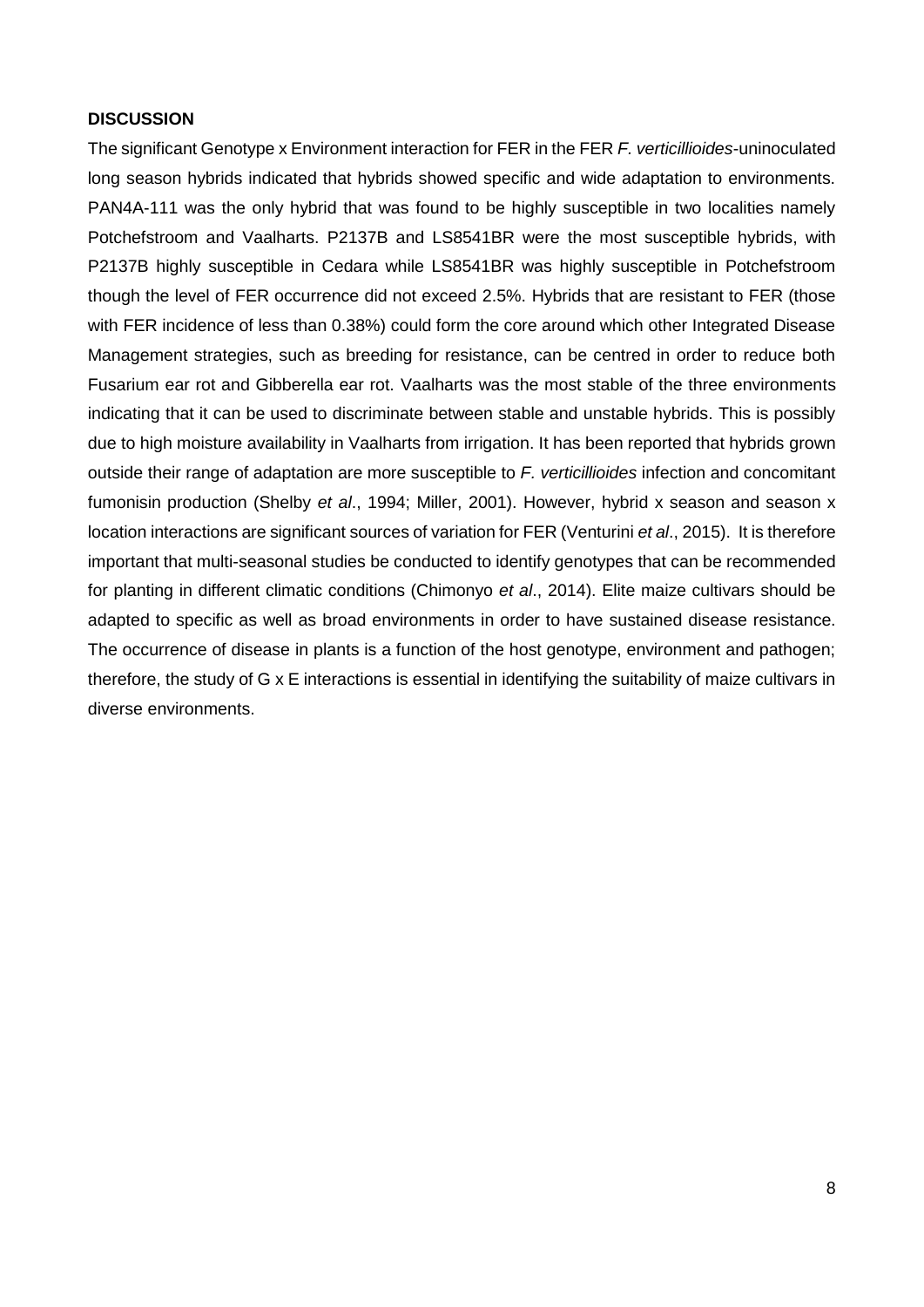#### **REFERENCES**

Booth, C., 1971. The genus *Fusarium*. Commonwealth Mycological Institute. *The Eastern Press Limited*, London, UK. 237 pp.

Chimonyo, V.G.P., Mutengwa, C.S. & Chiduza, C., 2014. Genotype x environment interactions and yield stability of stress-tolerant open-pollinated maize varieties in the Eastern Cape province, South Africa. *South African Journal of Plant and Soil*, 31: 61 - 68.

Desjardins, A.E. 2006. Fusarium mycotoxins: Chemistry, genetics, and biology. *APS Press*, St. Paul, MN, USA. 260 pp.

Enerson, P.M. and Hunter, R.B. 1980. A technique for screening maize (*Zea mays* L.) for resistance to ear mold incited by *Gibberella zeae* (Schw.) Petch. *Canadian Journal of Plant Science*, 60: 1 123 - 1 128.

Miller, J.D., 2001. Factors that affect the occurrence of fumonisin. *Environmental Health Perspectives*, 109: 321 - 324.

Ncube, E., Flett, B.C., Waalwijk, C. & Viljoen, A., 2011. *Fusarium* spp. and levels of fumonisins in maize produced by subsistence farmers in South Africa. *South African Journal of Science*, 107: 33 - 39.

Shelby, R.A., White, D.G. & Bauske, E.M., 1994. Differential fumonisin production in maize hybrids. *Plant Disease*, 78: 582 - 584.

Small, I.M., Flett, B.C., Marasas, W.F.O., McLeod, A., Stander, M.A. & Viljoen, A., 2012. Resistance in maize inbred lines to *Fusarium verticillioides* and fumonisin accumulation in South Africa. *Plant Disease*, 96: 881 - 888.

Van der Merwe, R., Labuschagne, M.T., Herselman, L. & Hugo, A., 2013. Stability of seed oil quality traits in high and mid-oleic acid sunflower hybrids. *Euphytica*, 193: 157 - 168.

Venturini, G., Toffolatti, S.L., Assante, G., Babazadeh, L., Campia, P., Fasoli, E., Salomoni, D. & Vercesi, A., 2015. The influence of flavonoids in maize pericarp on fusarium ear rot symptoms and fumonisin accumulation under field conditions. *Plant Pathology*, 64: 671 - 679.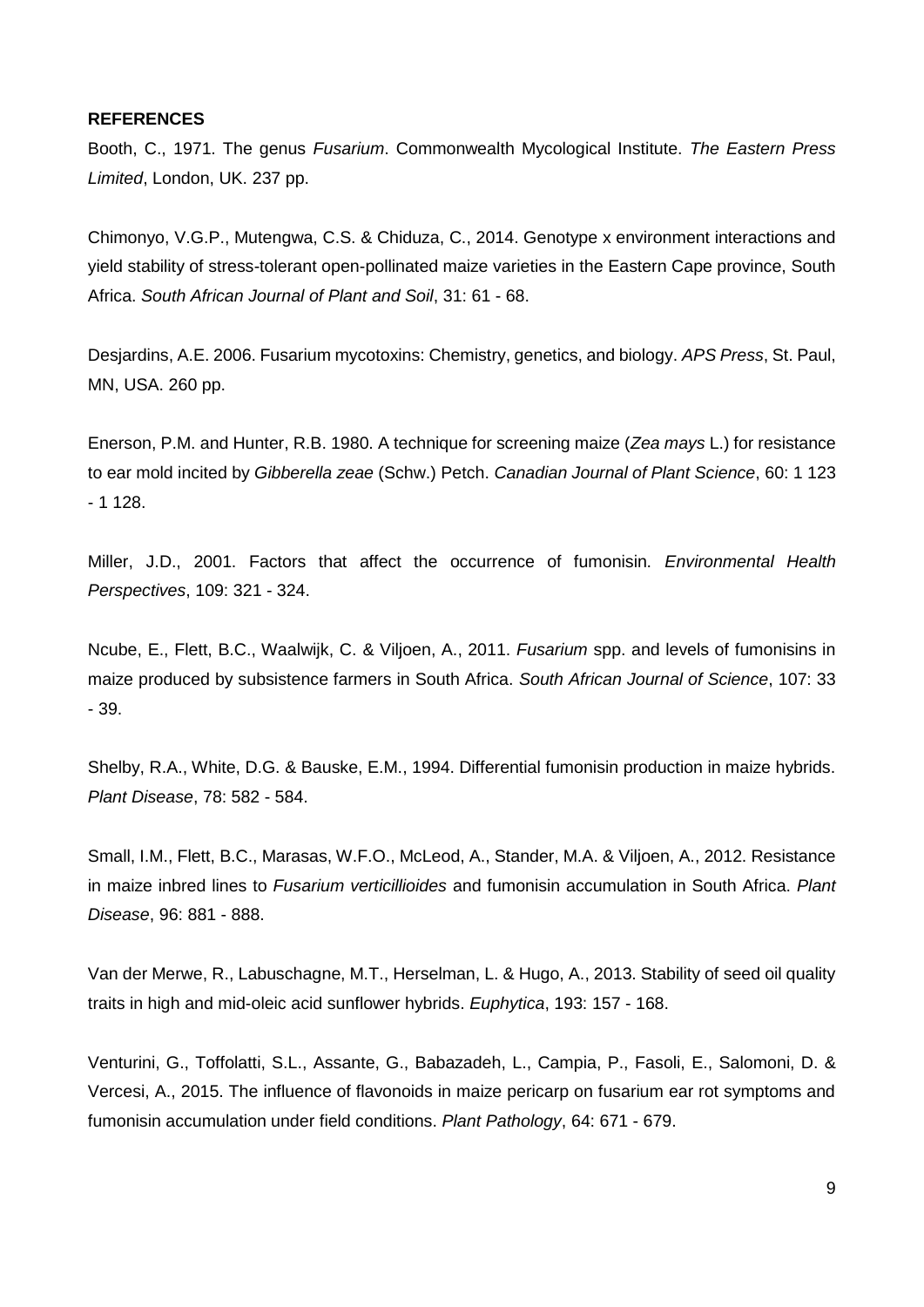# **TABLES**

**Table 1** Additive main effects and multiplicative interaction ANOVA for FER on 59 long growing season genotypes planted in 2016/17.

| Source            | d.f. | S.S.  | m.s.  | v.r. | F pr   |
|-------------------|------|-------|-------|------|--------|
|                   |      |       |       |      |        |
| Total             | 530  | 952.4 | 1.797 |      |        |
| <b>Treatments</b> | 176  | 392.2 | 2.229 | 1.32 | 0.0176 |
| Genotypes         | 58   | 131.2 | 2.261 | 1.34 | 0.0636 |
| Environments      | 2    | 6.9   | 3.445 | 1.40 | 0.2479 |
| <b>Block</b>      | 6    | 14.8  | 2.460 | 1.45 | 0.1941 |
| Interactions      | 116  | 254.2 | 2.191 | 1.29 | 0.0413 |
| <b>IPCA1</b>      | 59   | 179.5 | 3.043 | 1.80 | <0.001 |
| IPCA <sub>2</sub> | 57   | 74.7  | 1.310 | 0.77 | 0.8806 |
| Residuals         | 0    | 0.0   |       |      |        |
| Error             | 322  | 545.4 | 1.694 |      |        |
|                   |      |       |       |      |        |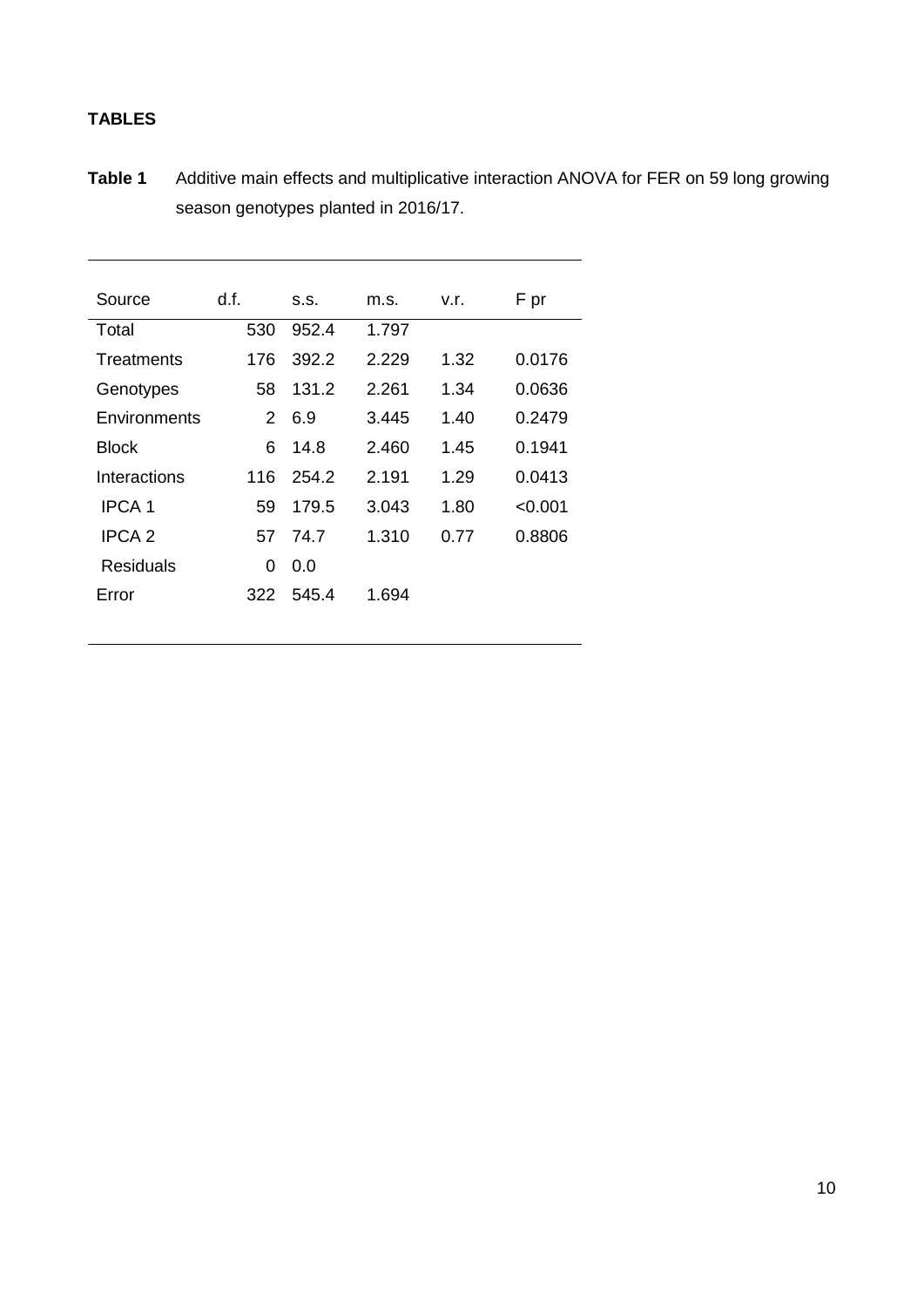### **FIGURES**



**Figure 1** Additive main effects and multiplicative interaction biplot-1 for IPCA 1 scores of 59 cultivars in 3 environments against mean Fusarium ear rot (%) for both genotypes and environments. Genotype/cultivar names are listed in the Appendix A.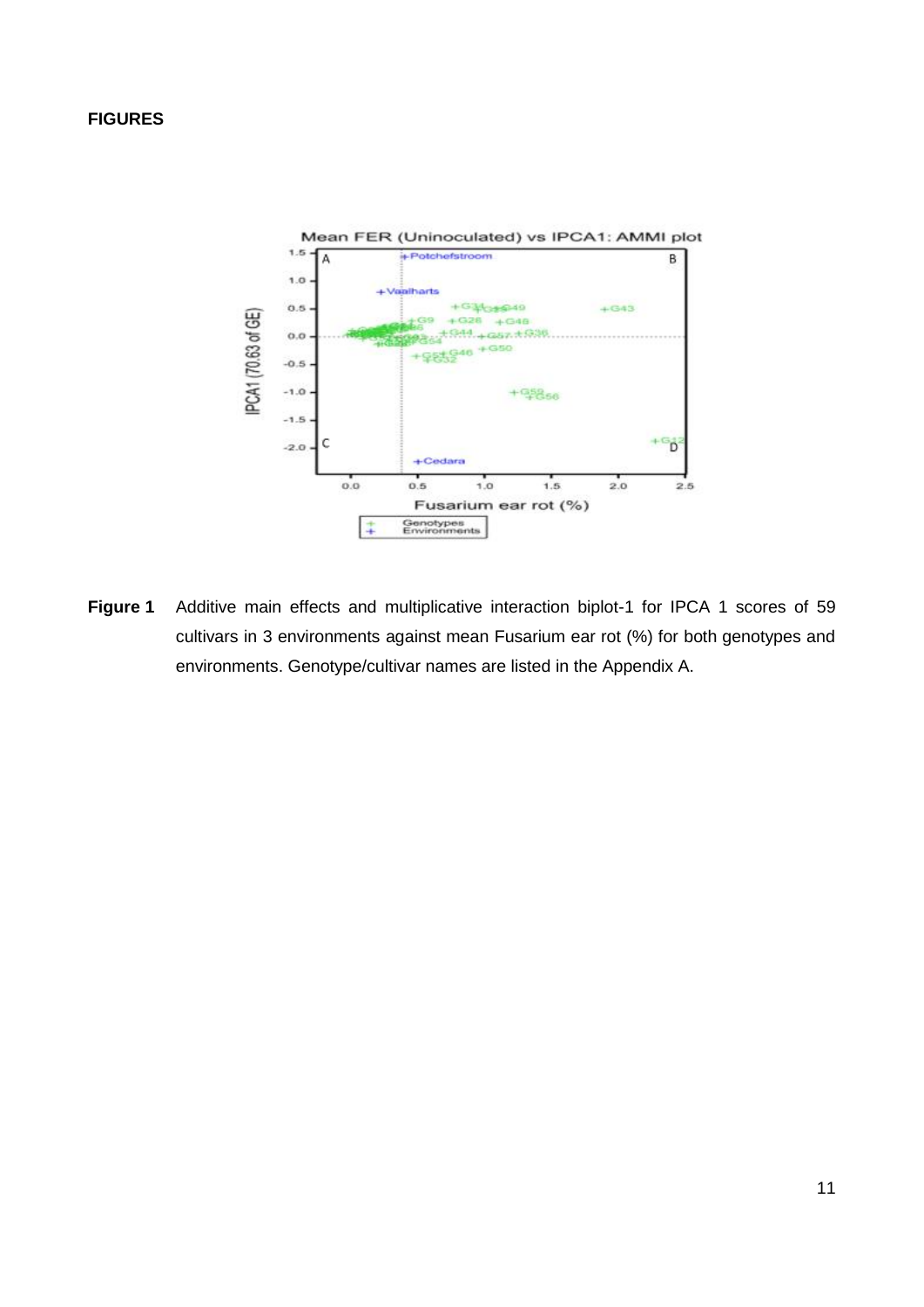

**Figure 2** Additive main effects and multiplicative interaction biplot-2 for IPCA 1 vs IPCA 2 scores of 59 cultivars in 3 environments for both genotypes and environments. Genotype/cultivar names are listed in the Appendix A.